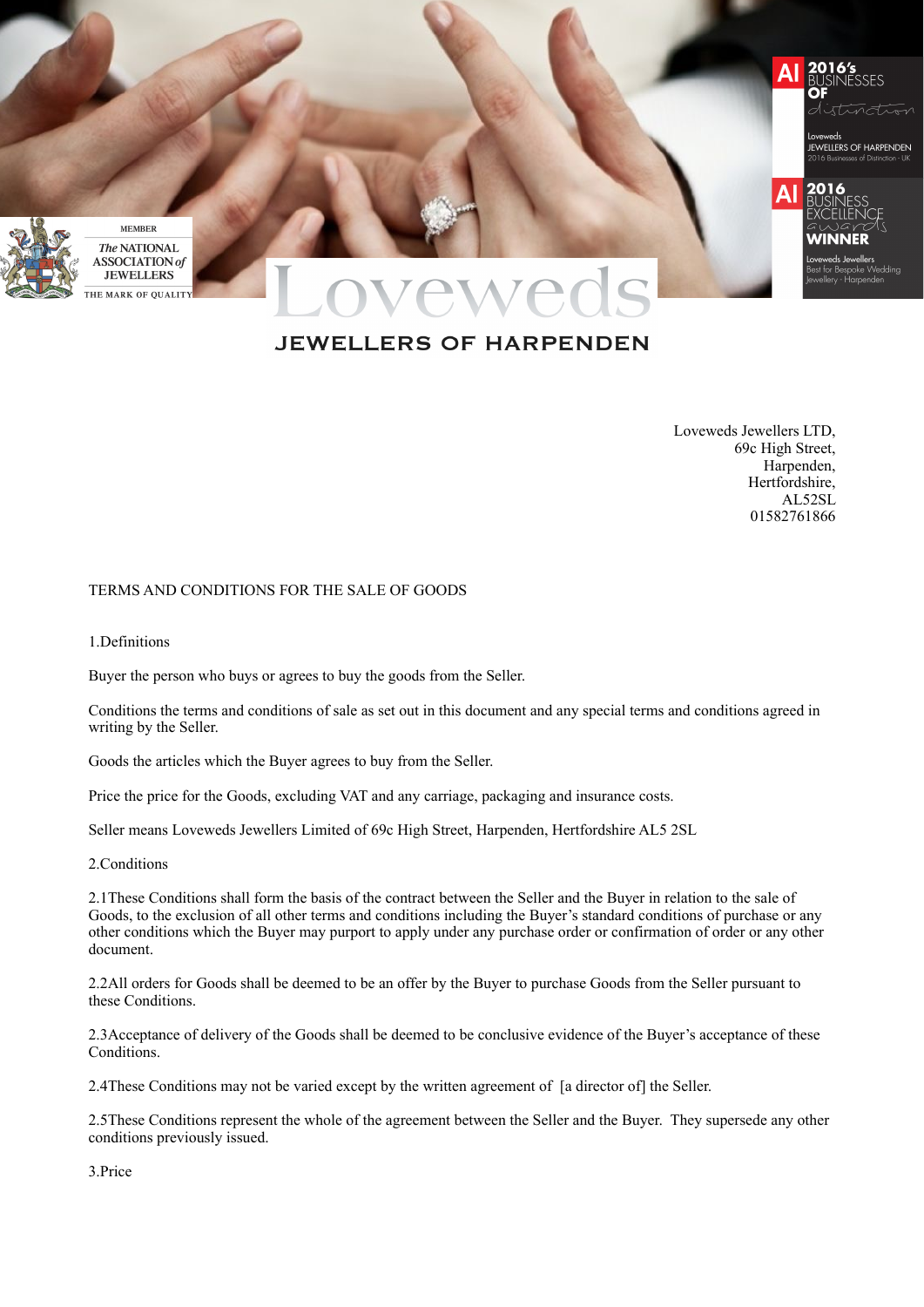The Price shall be [(amount)] (or) [the price quoted on the Seller's confirmation of order]. The Price is inclusive of VAT which shall be due at the rate in force on the date of the Seller's invoice.

4.Payment and Interest

4.1Payment of the Price and VAT shall be due within [30] days of the date of the Seller's invoice. 4.2Interest on overdue invoices shall accrue from the date when payment becomes due calculated on a daily basis until the date of payment at the rate of [8%] per annum above the Bank of England base rate from time to time in force. Such interest shall accrue after as well as before any judgment.

4.3The Buyer shall pay all accounts in full and not exercise any rights of set-off or counter-claim against invoices submitted by the Seller.

# 5.Goods

The quantity and description of the Goods shall be as set out in the Seller's confirmation of order.

# 6.Warranties

The Seller warrants that the Goods will at the time of delivery correspond to the description given by the Seller in the confirmation of order. [Except where the Buyer is dealing as a consumer (as defined in section 12 of the Unfair Contract Terms Act 1977), all other warranties, conditions or terms relating to fitness for purpose, quality or condition of the Goods are excluded].

# 7.Delivery of the Goods

7.1Delivery of the Goods shall be made to the Buyer's address. The Buyer shall make all arrangements necessary to take delivery of the Goods on the day notified by the Seller for delivery.

7.2The Seller undertakes to use its reasonable endeavours to despatch the Goods on an agreed delivery date, but does not guarantee to do so. Time of delivery shall not be of the essence of the contract.

7.3The Seller shall not be liable to the Buyer for any loss or damage whether arising directly or indirectly from the late delivery or short delivery of the Goods. If short delivery does take place, the Buyer undertakes not to reject the Goods but to accept the Goods delivered as part performance of the contract.

7.4If the Buyer fails to take delivery of the Goods on the agreed delivery date or, if no specific delivery date has been agreed, when the Goods are ready for despatch, the Seller shall be entitled to store and insure the Goods and to charge the Buyer the reasonable costs of so doing.

#### 8.Acceptance of the Goods

8.1The Buyer shall be deemed to have accepted the Goods [48 hours] after delivery to the Buyer.

8.2The Buyer shall carry out a thorough inspection of the Goods within [48 hours] of delivery and shall give written notification to the Seller within 5 working days of delivery of the Goods of any defects which a reasonable examination would have revealed.

8.3Where the Buyer has accepted, or has been deemed to have accepted, the Goods the Buyer shall not be entitled to reject Goods which are not in accordance with the contract.

# 9.Title and risk

9.1Risk shall pass on delivery of the Goods to the Buyer's address.

9.2Notwithstanding the earlier passing of risk, title in the Goods shall remain with the Seller and shall not pass to the Buyer until the amount due under the invoice for them (including interest and costs) has been paid in full.

9.3Until title passes the Buyer shall hold the Goods as bailee for the Seller and shall store or mark them so that they can at all times be identified as the property of the Seller.

9.4The Seller may at any time before title passes and without any liability to the Buyer:

9.4.1repossess and dismantle and use or sell all or any of the Goods and by doing so terminate the Buyer's right to use, sell or otherwise deal in them; and

9.4.2for that purpose (or determining what if any Goods are held by the Buyer and inspecting them) enter any premises of or occupied by the Buyer.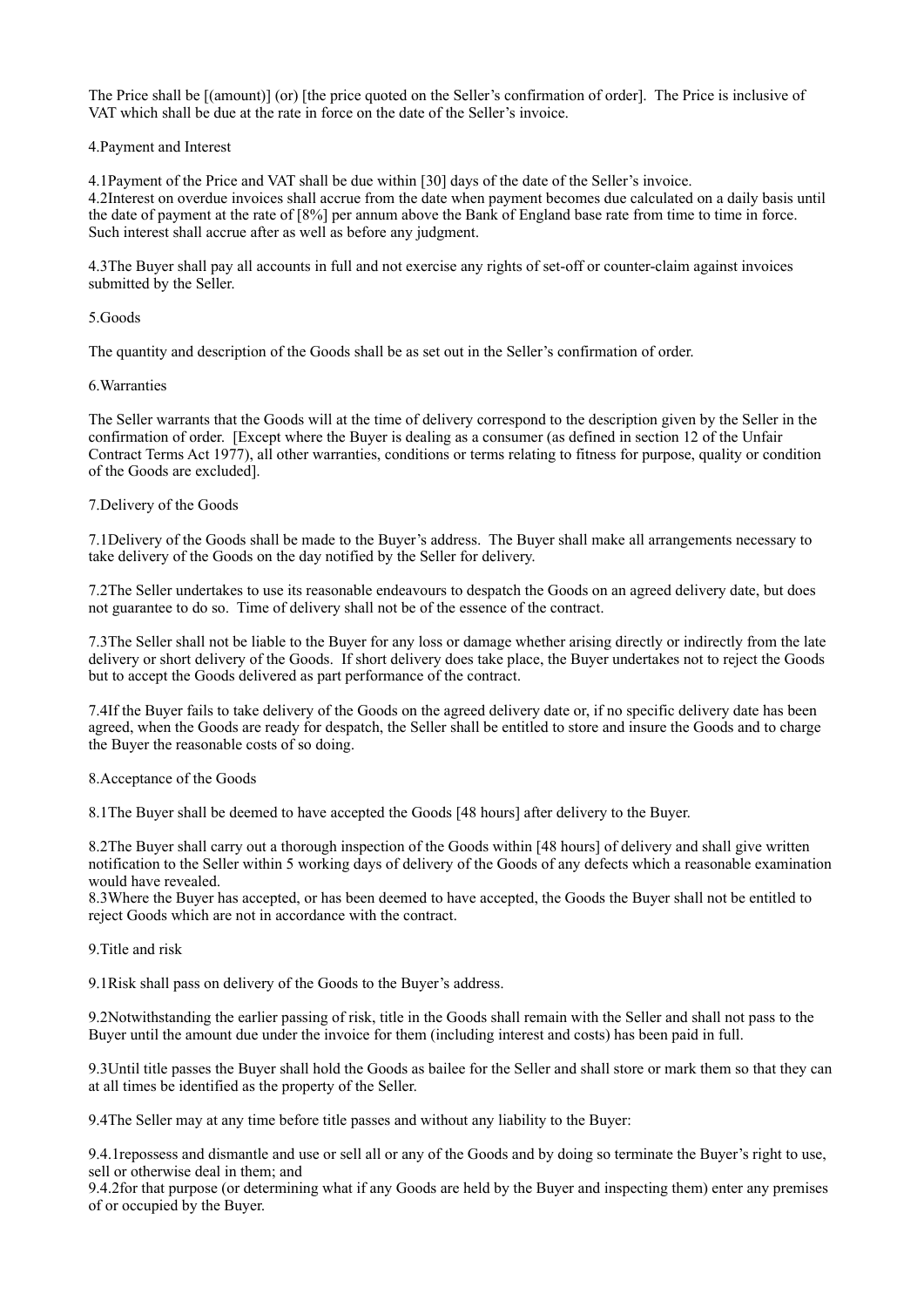9.5The Seller may maintain an action for the price of any Goods notwithstanding that title in them has not passed to the Buyer.

### 10.Carriage of Goods

Carriage will be chargeable on all sales under (amount). This will be at the rate of (amount).

# Credit Facilities

# CANCELLATION, RETURNS AND REFUND POLICY

We hope you will be pleased with everything you have bought from us but if you are unhappy with your Products, you can return them to us in accordance with the returns policy described in this section.

# Right to cancel

Under The Consumer Contracts (Information, Cancellation and Additional Charges) Regulations 2013 you have a legal right to cancel the contract between you and us within 14 days of delivery without giving a reason unless the product is a custom order/ bespoke order.

The cancellation period will end after 14 days starting the day after you or a third party acting on your behalf (excluding the company that delivers the Product to you) takes physical possession of the Product you ordered. Where you order multiple Products in one order or a Product is delivered in separate parts, lots or pieces, the cancellation period will end after 14 days starting the day after you or a third party acting on your behalf (excluding the company that delivers the Product to you) takes physical possession of the last Product, part, lot or piece that makes up your order.

To exercise the right to cancel, you must inform us of your decision to cancel your contract with us by making a clear statement (e.g. a letter sent by post or email). The easiest way to do this is to contact our Customer Services team.

To meet the cancellation deadline, it is sufficient for you to send your communication concerning the exercise of your right to cancel before the cancellation period has expired.

#### Effects of cancellation

If you cancel your contract with us, we will reimburse you all payments received from you, including the cost of delivery.

We will make the reimbursement without undue delay, and not later than: (a) 14 days after the day we receive back from you any Products supplied, or (b) (if earlier) 14 days after the day you provide evidence that you have returned the Products, or (c) if there were no goods supplied, 14 days after the day on which we are informed about your decision to cancel this contract.

We will make the reimbursement using the same means of payment as you used for the initial transaction unless you have expressly agreed otherwise; in any event, you will not incur any fees as a result of the reimbursement. We may withhold reimbursement until we have received the Products back or you have supplied evidence of having sent back the Products, whichever is the earliest.

You are only liable for any diminished value of the Products resulting from the unfair/unreasonable wear and tear of the Product which is not necessary to establish the nature, characteristics and functioning of the Products. We may make a deduction from any reimbursement (you are entitled to from us) for such loss in value of any Products we supply.

#### Faulty or mis-described goods

If you are returning the Products to us because they are faulty or mis-described, we will refund: the price of the Product in full; any applicable delivery charges. As a consumer, you will always have legal rights in relation to Products that are faulty or not as described. These legal rights are not affected by the returns policy or these terms and conditions of sale. We will refund you only through the payment method used by you to pay.

#### How to return the Products

You must return Products to us as soon as reasonably practicable. We will collect the Products from the address to which they were delivered. We will contact you to arrange a suitable time for collection;